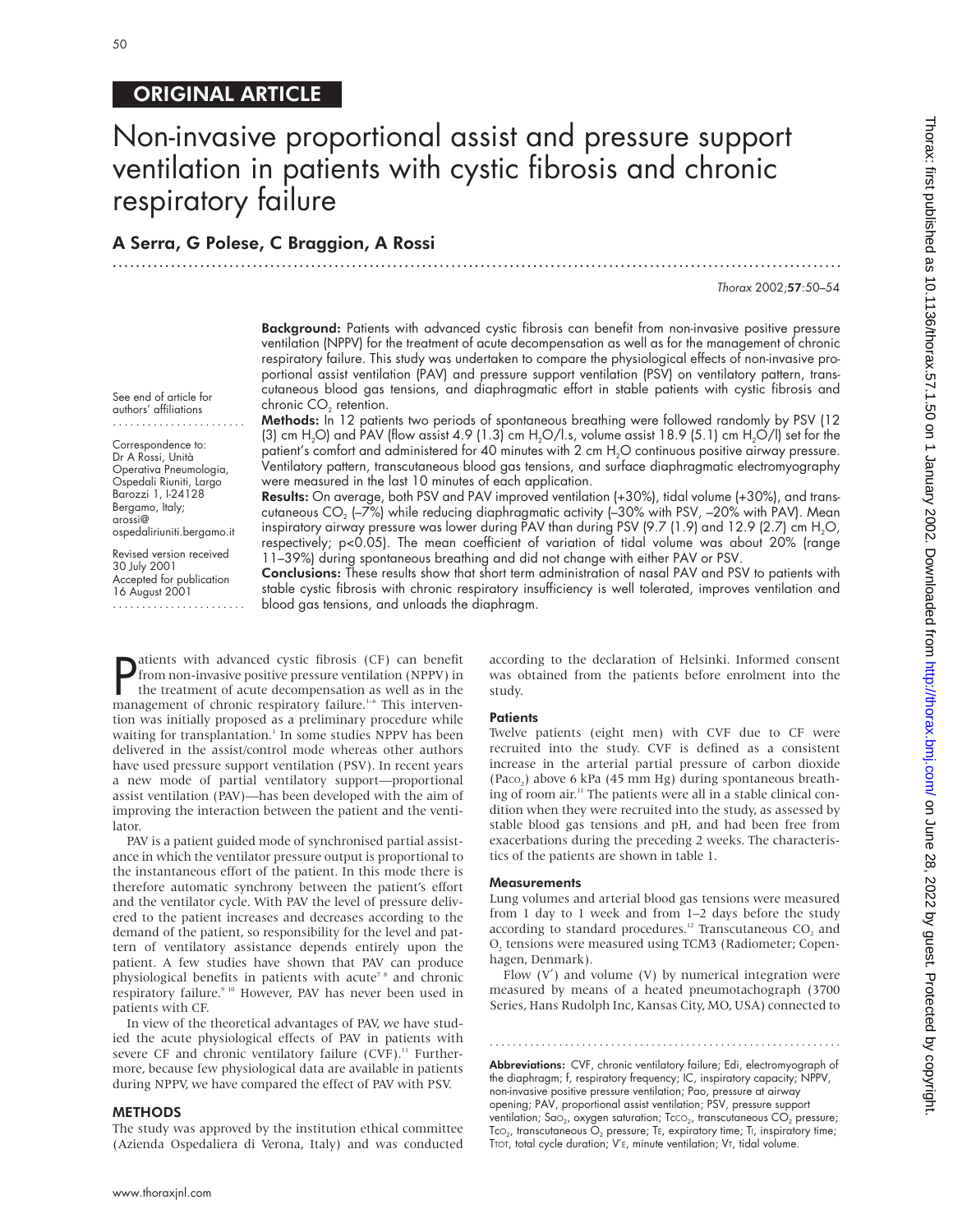| anthropometric, and functional<br>characteristics of study patients $(n=12)$ |             |  |  |
|------------------------------------------------------------------------------|-------------|--|--|
| M/F                                                                          | 8/4         |  |  |
| Age (years)                                                                  | 28(6)       |  |  |
| Height (cm)                                                                  | 166 (8)     |  |  |
| Weight (kg)                                                                  | 53 (10)     |  |  |
| FEV <sub>1</sub> (% predicted)                                               | 20(5)       |  |  |
| FVC (% predicted                                                             | 44 (9)      |  |  |
| FEV <sub>1</sub> /FVC                                                        | 41 (10)     |  |  |
| RV (% predicted)                                                             | 249 (69)    |  |  |
| TLC (% predicted)                                                            | 104 (23)    |  |  |
| рH                                                                           | 7.38 (0.02) |  |  |
| Paco <sub>2</sub> (kPa)                                                      | 7.1(0.8)    |  |  |
| $Pao2$ (kPa)                                                                 | 7.6(0.9)    |  |  |

a pressure transducer (Sefam MV+, INSERM, Nancy, France) inserted between the nasal mask and the "plateau valve" of the NPPV circuit.13 Pressure at the airway opening (Pao) was measured with a differential pressure transducer (Sefam MV+) connected to one port of the nasal mask. Surface electromyography of the diaphragm (Edi) was measured with an isolated amplifier (Physio-Amp, Francesco Marazza, Monza, Italy). All signals were digitised at a sampling frequency of 1000 Hz and analysed using the software package WINDAQ and ADVANCED CODAS (DATAQ Instruments, Ohio, USA).

# Data analysis

# Breathing pattern and airway pressure

Tidal volume (VT), respiratory frequency (f), minute ventilation (V′E), and inspiratory capacity (IC) were computed from the volume signal. Total cycle duration (Tror), inspiratory time (TI), expiratory time (TE), and TI/TTOT were calculated from the flow signal as mean values from 10 minute continuous recordings of flow and volume. The variability in V<sub>T</sub> was analysed by calculating the coefficient of variation as the ratio of standard deviation over the mean VT value. Pao was measured as the peak value (Pao,peak) as well as the pressure time integral over TI (Pao,TI) and TTOT (Pao,TTOT), and the resulting area was divided by the duration of TI and Tror, respectively.

#### Diaphragmatic electromyography

The diaphragmatic electromyogram (Edi) was recorded and filtered as previously described.<sup>10</sup> From the filtered Edi signal the total duration of the Edi activity (TI,Edi) was computed as well as the time between the onset of one burst of activity and that of the next Edi burst (Tror, Edi) to compute the Edi duty cycle (TI, Edi/Tror, Edi).<sup>14</sup> The Edi was digitally rectified and processed with the moving mean using a time window of 0.1 seconds. From the moving mean Edi we also measured the peak amplitude in arbitrary units (Edi,peak) expressed as a percentage of the value recorded during spontaneous breathing. The integral of the rectified Edi signal over TI, Edi was measured and this value was multiplied by the respiratory frequency to obtain the electric power used by the diaphragm over 1 minute (Edi,int).

#### Setting of ventilator

Non-invasive ventilation was delivered through a commercial nasal mask (Respironics, Murrysville, PA, USA) by means of a Vision ventilator (Respironics) set at a continuous positive airway pressure (CPAP) of 2 cm H<sub>2</sub>O. PSV was set initially at 8 cm H<sub>2</sub>O in all patients and the pressure was then increased progressively in steps of 1 cm H2O until the patient felt uncomfortable with the level of assistance. Throughout the procedure the last level of PSV at which the patient felt comfortable was used.

PAV is delivered by the ventilator according to the equation of motion generating a pressure in relation to the spontaneous effort of the patient (Pmus):

# Pmus =  $E \times V + R \times V'$  (Equation 1)

where E and R are the elastance and resistance, respectively. A portion of the total mechanical workload (that is, the elastance and resistance) is taken over according to the level of assistance which has been decided by the caregiver and can specifically unload the resistive burden (flow assist, FA) and the elastic burden (volume assist, VA). Hence equation 1 becomes:

Pmus – PAV =  $(E - VA) \times V + (R - FA) \times V'$  (Equation 2)

To set PAV we followed the procedure described in our previous study.10 Briefly, we started with VA and FA set at the minimum value of 2 cm  $H_2O/l$  and 1 cm  $H_2O/l$ .s, respectively, and progressively increased the level of assistance until the patient felt uncomfortable. We then applied the last level of VA and FA at which the patient felt comfortable.

# Experimental procedure

The patients were studied in the afternoon in a semirecumbent position. Transcutaneous electrodes were applied to the anterior surface of the forearm and the surface electromyographic electrodes were then put in place. A nasal mask was applied and connected to the pneumotachograph.

The experimental procedure consisted of two periods of NPPV and two periods of spontaneous breathing, each period lasting about 40 minutes. After the first period of spontaneous breathing either PAV or PSV was applied in a random order. The patient then returned to spontaneous breathing before the application of the second ventilatory mode. During spontaneous breathing the patient breathed through the nasal mask and the pneumotachograph having removed the ventilator tubing. The last 10 minutes of each step were recorded and analysed and the mean values were used for the subsequent statistical analysis. To assess possible changes in the end expiratory lung volume the inspiratory capacity at the end of each step was measured immediately after collecting the signals. The intensity of breathlessness was rated using a dyspnoea visual analogue scale (VAS) during spontaneous breathing and at the end of each period of mechanical ventilation.<sup>15</sup>

# Statistical analysis

The results are expressed as mean (SD) values. Differences between treatments and within treatments were evaluated by analysis of variance (ANOVA) for repeated measures (Bonferroni correction). Differences between paired groups of data were evaluated using a post hoc paired *t* test and applied as requested by ANOVA interaction. A p value of <0.05 was considered significant.

# RESULTS

All the patients tolerated both PSV and PAV throughout the procedure. Changes in breathing pattern, transcutaneous blood gas tensions, and differences between PSV and PAV are shown in table 2. No significant difference was observed between the two spontaneous breathing control conditions. PAV and PSV were compared with the immediately preceding period of spontaneous breathing. With both PSV and PAV minute ventilation  $(+30%)$  and tidal volume  $(+30%)$  were significantly increased while respiratory frequency did not change. Inspiratory capacity remained stable throughout the procedure. Tcco, decreased with both PSV and PAV while Tco,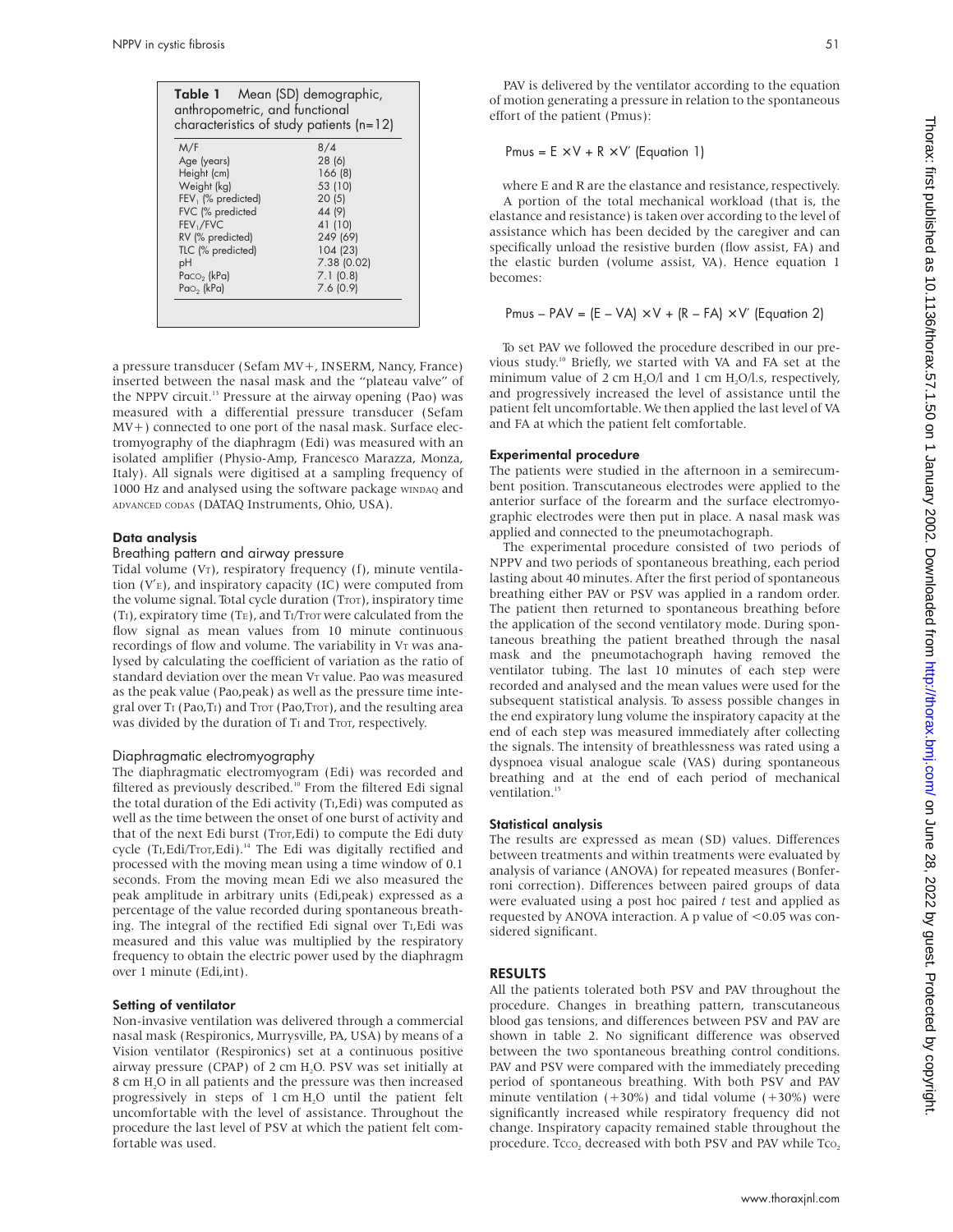|                                 | <b>SB</b>   | <b>PSV</b>               | <b>SB</b>   | PAV                      | <b>PSV-PAV</b> |
|---------------------------------|-------------|--------------------------|-------------|--------------------------|----------------|
| $V'E$ ( $l/m$ )                 | 10.5(2.3)   | $13.9(3.8)$ *            | 10.1(2.7)   | $12.6(4.0)*$             | $+1.34(1.51)$  |
| $V_T$ (i)                       | 0.5(0.1)    | $0.7$ (0.2) <sup>*</sup> | 0.5(0.2)    | $0.7$ (0.2) <sup>*</sup> | $+0.1(0.1)$    |
| $T_1$ (s)                       | 1.1(0.3)    | 1.1(0.2)                 | 1.1(0.2)    | 1.1(0.3)                 | $+0.0$ (0.2)   |
| TE(s)                           | 1.9(0.6)    | 2.0(0.7)                 | 2.0(0.6)    | 2.3(0.9)                 | $-0.2$ (0.7)   |
| $T$ TOT $(s)$                   | 3.1(0.9)    | 3.1(0.9)                 | $3.2$ (0.8) | 3.4(1.1)                 | $+0.2$ (0.7)   |
| IC (I)                          | $1.2$ (0.3) | 1.1(0.3)                 | $1.2$ (0.3) | $1.2$ (0.3)              | $-0.1(0.2)$    |
| $TccO2$ (mm $Hg$ )              | 52(6.1)     | 48 $(6.2)$ *             | 52 (6.8)    | 49 $(5.1)$ *             | $-1(2.8)$      |
| $\text{To}_2$ (mm $\text{Hg}$ ) | 62(7.8)     | 63(8.0)                  | 61(8.6)     | 65(7.4)                  | $-1(6.7)$      |
| $Sao,$ $\binom{9}{0}$           | 90(3.5)     | 93 $(1.8)$ *             | 91(2.4)     | 92(2.4)                  | 1(2.1)         |

Table 2 Breathing pattern and transcutaneous blood gas tensions with spontaneous

Values are mean (SD). SB = spontaneous breathing; PSV = pressure support ventilation; PAV = proportional assist ventilation; V′E = minute ventilation; Vτ = tidal volume; Tı = inspiratory time; Tɛ = expiratory time; Tτοτ = total cycle duration; IC<br>= inspiratory capacity; TccO<sub>2</sub> = transcutaneous CO<sub>2</sub>; TcO<sub>2</sub> = transcutaneous O<sub>2</sub>; SaO<sub>2</sub> = transcutane

did not change. Pulse oximetry slightly increased with PSV. No significant difference was found between PAV and PSV (table 2).

Both Edi,peak and Edi,int were significantly reduced by PSV (–32 (14)% and –44 (21)%) and by PAV (–20 (17)% and –34 (25)%). As shown in fig 1, Pao,peak was similar during PSV and PAV whereas Pao, TI and Pao, Tror were significantly lower during PAV.

To assess the patient-ventilator interaction we measured the respiratory frequency and the inspiratory time computed on the flow and on the Edi records. The ventilatory and diaphragmatic frequencies were essentially the same in all patients under all conditions. During spontaneous breathing TI,Edi was consistently longer than TI,vent, whereas during PAV the two were equal. The same pattern was observed during PSV with the exception of four patients in whom TI,vent was slightly longer than T<sub>I</sub>, Edi. In view of the normal distribution of VT values we used the coefficient of variation to assess VT variability which averaged 20% (range 11–39%) during spontaneous breathing with no significant change during PSV or PAV.

Finally, the effect of PSV and PAV on the individual relationship between the patient's single inspiratory effort (Edi,peak) and VT were examined. As shown in fig 2, this relationship changed in different ways with unsupported and assisted breathing. As shown in fig 2A, both PSV and PAV caused an upward displacement of the Edi,peak/VT relationship suggesting an increase in VT without a substantial reduc-



Figure 1 Mean values and standard deviations of peak airway pressure (Pao,peak), mean airway pressure over inspiratory time (Pao,TI), and over total cycle duration (Pao,TTOT) during pressure support ventilation (PSV) and proportional assist ventilation (PAV). \*p<0.05 versus PSV.

tion in Edi. In contrast, the patient illustrated in fig 2B exhibited a leftward shift of the Edi,peak/VT relationship indicating that a smaller inspiratory effort was associated with a minimal change in VT. In the patient illustrated in fig 2C a smaller Edi was associated with a larger  $V_T$ . Finally, the patient illustrated in fig 2D exhibited a different behaviour with PSV and PAV; tidal volume was increased by PSV whereas PAV reduced Edi. Three patients exhibited the pattern seen in fig 2A, two had the pattern in fig 2B, four showed the pattern in fig 2C, and three had different behaviour with PSV and PAV (as shown for one patient in fig 2D). We failed to find any correlation between physiological variables and the four patterns shown in fig 2.

At the end of each step the dyspnoea VAS score was measured. During spontaneous breathing the mean score was 17 (5) cm which was reduced slightly, but not significantly, to 15 (5) cm at the end of both PSV and PAV. Three patients reported that they felt better with PAV than with PSV, whereas four other patients reported the opposite effect. Five patients had no preference.

# **DISCUSSION**

The results of this study show that short term non-invasive application of PAV and PSV in patients with CVF due to advanced CF can improve the patients' pathophysiological condition compared with spontaneous breathing. Both PAV and PSV resulted in a higher  $V_E'$  and  $V_T$ , lower Tcco., and a smaller inspiratory effort. The patients accepted both modes of mechanical ventilation and claimed that they felt better with ventilatory assistance than with spontaneous unsupported breathing as shown by a reduction in the dyspnoea score. The lack of statistical significance was perhaps due to the short ventilation time. However, there was no systematic preference for one mode over the other. A significant subjective improvement in patients with CF receiving NPPV has been reported previously.<sup>6</sup> This reduction in symptoms, which may help the general well being of the patients, may explain why NPPV is well tolerated even in the long term.

NPPV reduces the progressive deterioration of gas exchange and provides support during exacerbations while the patients are waiting for lung transplantation.<sup>156</sup> PSV improved VT, Sao, (pulse oximetry) and reduced  $Tcco_2$ <sup>4</sup>. In patients with severe CF who have significant gas exchange abnormalities during sleep but are normocapnic in the daytime, nocturnal (one night) nasal PSV was able to prevent oxygen induced hypercapnia.<sup>3</sup> The short term benefits were confirmed in a longer study<sup>2</sup> in which home NPPV improved physiological variables and quality of life up to 18 months after initiation of the treatment. Hodson and colleagues emphasised the role of NPPV in patients with CF, defining it as "a potential bridge to transplantation".<sup>1</sup> NPPV has also been proposed in several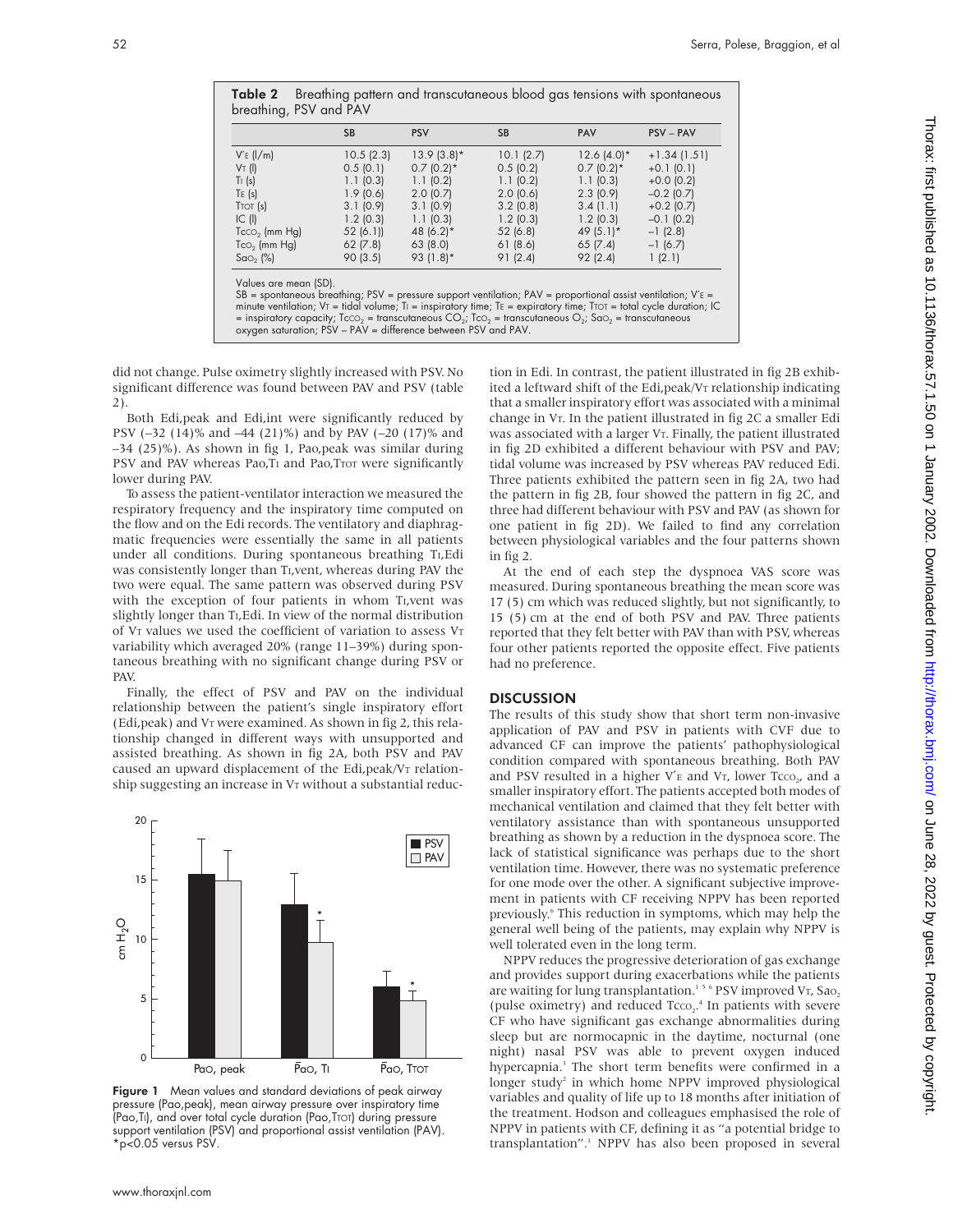

Figure 2 Relationship between tidal volumes (V<sub>T</sub>) and peak diaphragmatic electromyography (Edi,peak) for four subjects during spontaneous breathing (SB, filled circles) and non-invasive ventilation (NPPV, open circles) during pressure support ventilation (PSV, left panels) and proportional assist ventilation (PAV, right panels). Symbols represent measurements of a single breath from the 10 minutes of registration. The lines are computed from regression analysis.

centres as a first line intervention in patients with CF who require ventilatory support before transplantation.<sup>16</sup>

Our study provides the first physiological assessment of PAV in patients with CF, as well as the first physiological comparison between PAV and PSV administered non-invasively in patients with CVF. The two modes of ventilatory assistance had similar results. However, the physiological benefits of PAV occurred at a lower mean airway pressure than PSV (fig 1). This may be of clinical interest in view of the results obtained by Diaz and colleagues<sup>17</sup> who showed that PSV (mean 12 cm H<sub>2</sub>O) caused a significant fall in cardiac output (mean of –1 l/min) which they attributed to the effect of airway pressure on venous return, and by Haworth and colleagues<sup>18</sup> who reported three cases of barotrauma in adult patients with CF dependent on NPPV. The authors commented that this risk was not different from the general population of patients with CF. Clearly, it is important to use the lowest possible airway pressure during NPPV to prevent both the risk of barotrauma and the fall in cardiac output. The latter may be relevant in patients whose respiratory muscles are contracting under a

significant workload.<sup>19</sup> It is interesting to note that the improvement in VT and the reduction in the diaphragmatic effort observed with PAV in patients with CF is similar to that obtained by PAV in patients with COPD.10

In agreement with other studies, our data show that, on average, NPPV increases ventilation and unloads the respiratory muscles. However, when individual patients were analysed (fig 2) we found that the mean changes may not reflect individual behaviour. Four different patterns were observed when ventilatory assistance was offered. At the two extremes the increase in  $V_T$  (fig 2A) and the reduction in the inspiratory effort (fig 2B) were not associated. They both occurred in some patients (fig 2C) and in a few the reaction was different for different ventilatory modes (fig 2D). In some patients VT was increased, in others the respiratory muscles were unloaded, while in some there was a combination of the two. We did not find any criteria to predict the individual response to the ventilatory assistance and we do not know whether this reflects differences in the central control of breathing, particularly PAV, a ventilatory mode which is driven